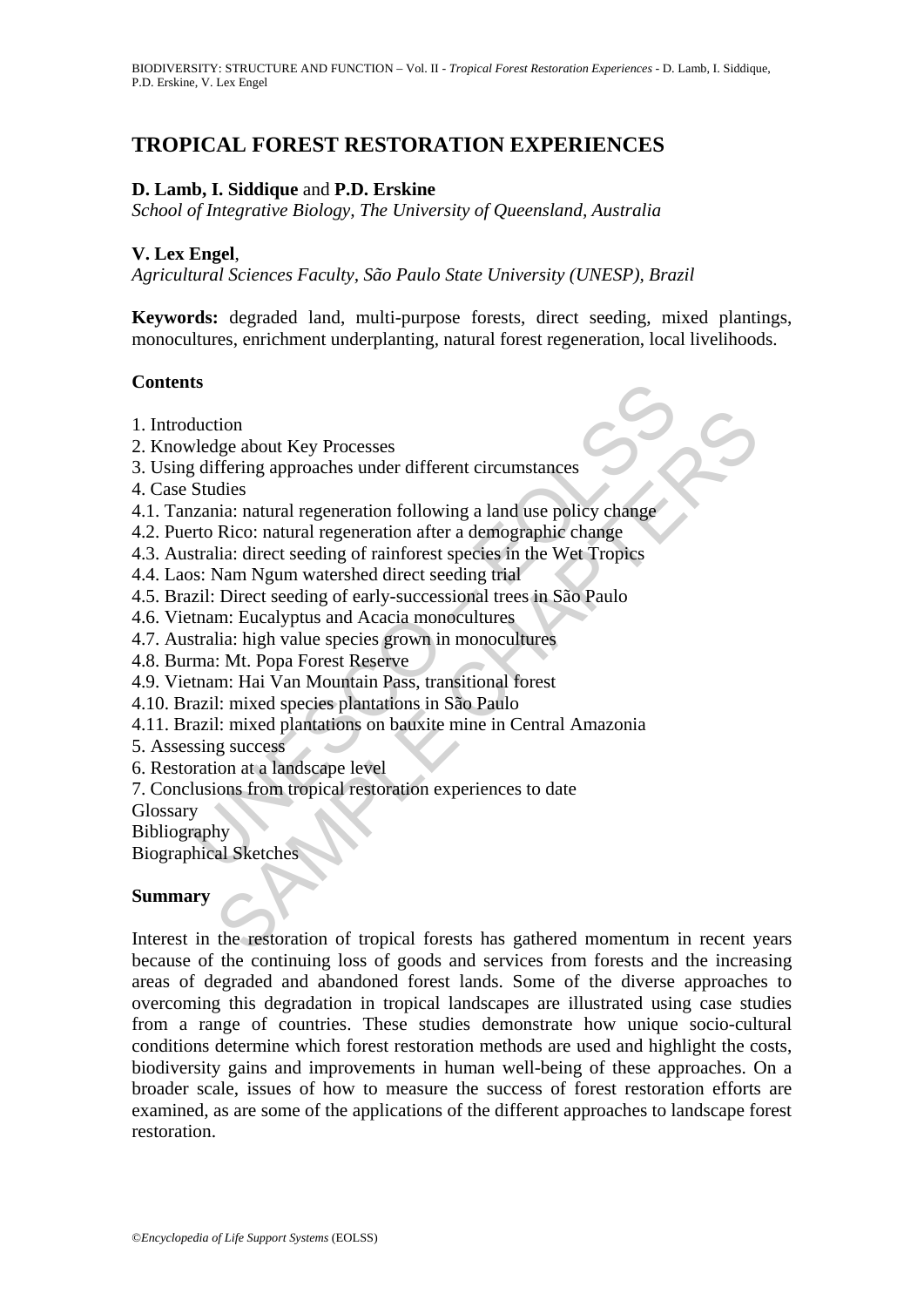#### **1. Introduction**

The loss of the world's tropical forests during the twentieth century has been one of the most dramatic global ecological changes caused by human activities. Not only has the amount of forest lost been large but the rate at which it has been lost has been unprecedented. The causes of the current tropical forest loss have been widely debated and vary from region to region. The more obvious factors are shifting cultivation or permanent conversion to agricultural use, harvesting of fuelwood and charcoal, unregulated logging, expansion of urban and industrial areas and, in drier areas, overgrazing and fodder collection (Shand 1997). However, the more fundamental underlying causes include rural poverty, inequitable land tenures, or inadequate government regulatory mechanisms (Schwartzman 1992). Any program aimed at overcoming degradation will necessarily have to keep these factors in mind if it is to be successful.

ment regulatorly inectnamisms (Scitwarizman 1992). Any program<br>ing degradation will necessarily have to keep these factors in mi<br>til.<br>tation has led to a loss of habitats and a loss of biodiversity—bu<br>ds and services upon on has led to a loss of habitats and a loss of biodiversity—but also a los<br>and services upon which many rural people depend. Indeed, hundred<br>f people throughout the tropics have been deriving goods such as fo<br>dicines, fuel Deforestation has led to a loss of habitats and a loss of biodiversity—but also a loss of the goods and services upon which many rural people depend. Indeed, hundreds of millions of people throughout the tropics have been deriving goods such as foods, fodder, medicines, fuelwood and building supplies from forests. But most rural communities will have also benefited from the so-called ecological services that forests provide. These include functions such as protecting hill slopes from erosion, carbon sequestration and maintaining catchment water quality for human consumption. The supply of a wide range of such goods and services disappear when the forests are removed. In some places deforestation has led to increased agricultural cropland and may have been largely beneficial to rural communities. However, in many cases forest conversion to agriculture has benefited only small sections of rural communities, while it disadvantaged directly and/or indirectly the majority of others within the same region (Schwartzman 1992). Furthermore, economic benefits are short-lived where the established land use system does not sustain productivity, as is the case on the widespread strongly weathered tropical soils.

In some cases these degraded sites will recover unaided. This may occur if soil fertility is retained and if native species remain at or near the site and are able to recolonise it. But natural recovery does not always occur. Limitations to forest recovery vary drastically among sites and commonly include: fire, herbivore damage, shortage of propagules of native forest species, and competition with invasive or persistent plants delaying secondary succession, as well as deterioration in soil structural, hydrological and biogeochemical properties and processes.

There are a variety of approaches to overcoming degradation. A common approach is to simply attempt to maximize the commercial productivity of the site. This might be done using cash crops or commercial timber plantations. These forms of revegetation or reforestation usually have only limited success in re-establishing habitats or biodiversity.

Another approach aims at restoring the original ecosystems and the biodiversity these contained. This approach is referred to here as restoration (see Glossary).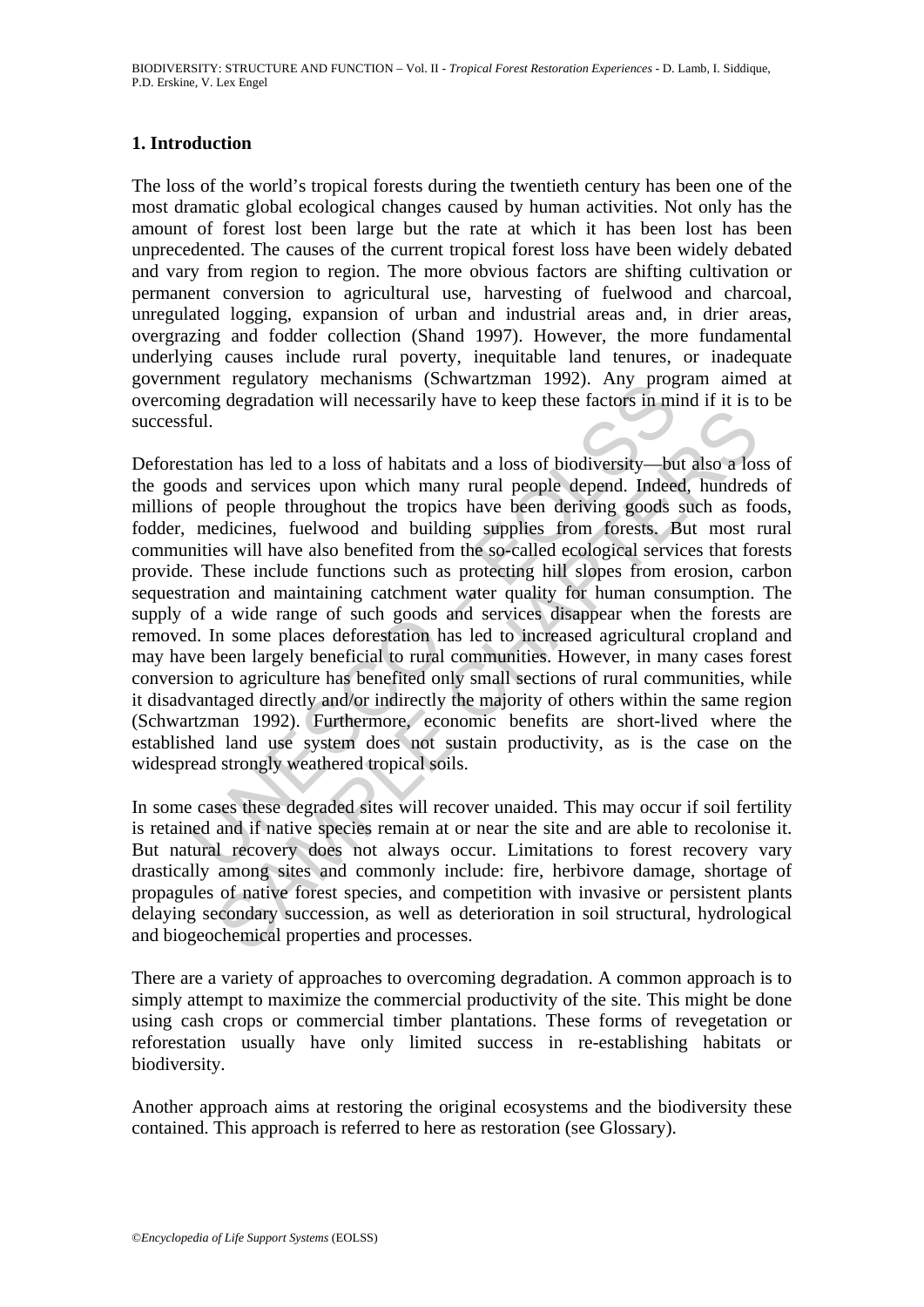A third group of approaches recognize that restoration is difficult to carry out if there are no accompanying benefits for rural populations nearby. These approaches therefore seek to improve commercial productivity and, at the same time, foster the recovery of at least some of the original biodiversity. These approaches will be referred to here as rehabilitation.

Restoration and rehabilitation have in common the fact they seek to restore key ecological functions by increasing the diversity of habitats and species once present (Engel & Parrotta, in Kageyama et al. 2003). These functional ecosystem processes and properties range from productivity and diversity through biogeochemical and hydrological cycles to plant-animal-microbe-soil interactions such as plant pollination, seed dispersal, soil animal ecosystem engineers, or microbial root symbioses.

#### **2. Knowledge about Key Processes**

**Nedge about Key Processes**<br>
y constraint on achieving any kind of reforestation is that know<br>
success y constraint on achieving any kind of reforestation is that know<br>
ture is usually poor. This includes timber species th dge about Key Processes<br>onstraint on achieving any kind of reforestation is that knowledge of<br>of the large numbers of forest species found in most tropical forests and<br>is usually poor. This includes timber species that mig One key constraint on achieving any kind of reforestation is that knowledge of the autecology of the large numbers of forest species found in most tropical forests and their silviculture is usually poor. This includes timber species that might once have fetched high prices when they were logged from natural forests. But for many species it may be difficult to specify when seed is likely to be available, how seed might be stored and how to germinate seed and raise large numbers of seedlings to meet a specified planting date. Of course many degraded sites will not now be suitable for many of these indigenous species anyway because environmental condition have changed so much. For example, topsoil has been lost, soils have become compacted and many sites available for reforestation are now fully exposed to the sun.

On the other hand, the general pattern of forest successional recovery after a disturbance is reasonably well understood. When natural forests are substantially cleared, the successional pathway often follows a reasonably well-known sequence. If the disturbance removes tree cover, but undisturbed forest is not too distant, the earliest plant colonists usually include grasses and forbs, as well as woody "pioneers". These are fast-growing but short-lived shrubs and trees with widely dispersed seed (generally also stored in the dormant soil seed bank). Well-known examples are *Macaranga* in Asia and *Cecropia* in tropical America. Once established in sufficient densities, they provide a canopy cover that excludes aggressive species such as grasses but allow other, more slowly establishing species to colonize the site.

These later colonists include shrubs and herbs as well as longer-lived trees. A variety of species with different functional properties may be present in this mid- to latesuccessional group. Particularly early- and mid-successional trees tend to include many species which acquire nutrients from sources not accessible to most other species. Some may be nitrogen fixers or efficient mobilizers of sorbed soil phosphorus. Others may be deep-rooted plants able to reach nutrients accumulated in clay-rich subsoils in old tropical soils as a result of leaching during disturbance. Others might be especially efficient in retaining surface soils and preventing erosion by dense surface rooting and high rates of litter production. These various species change the site conditions and collectively facilitate the colonization of other more site-demanding species that, otherwise, would not have been able to regenerate at the site.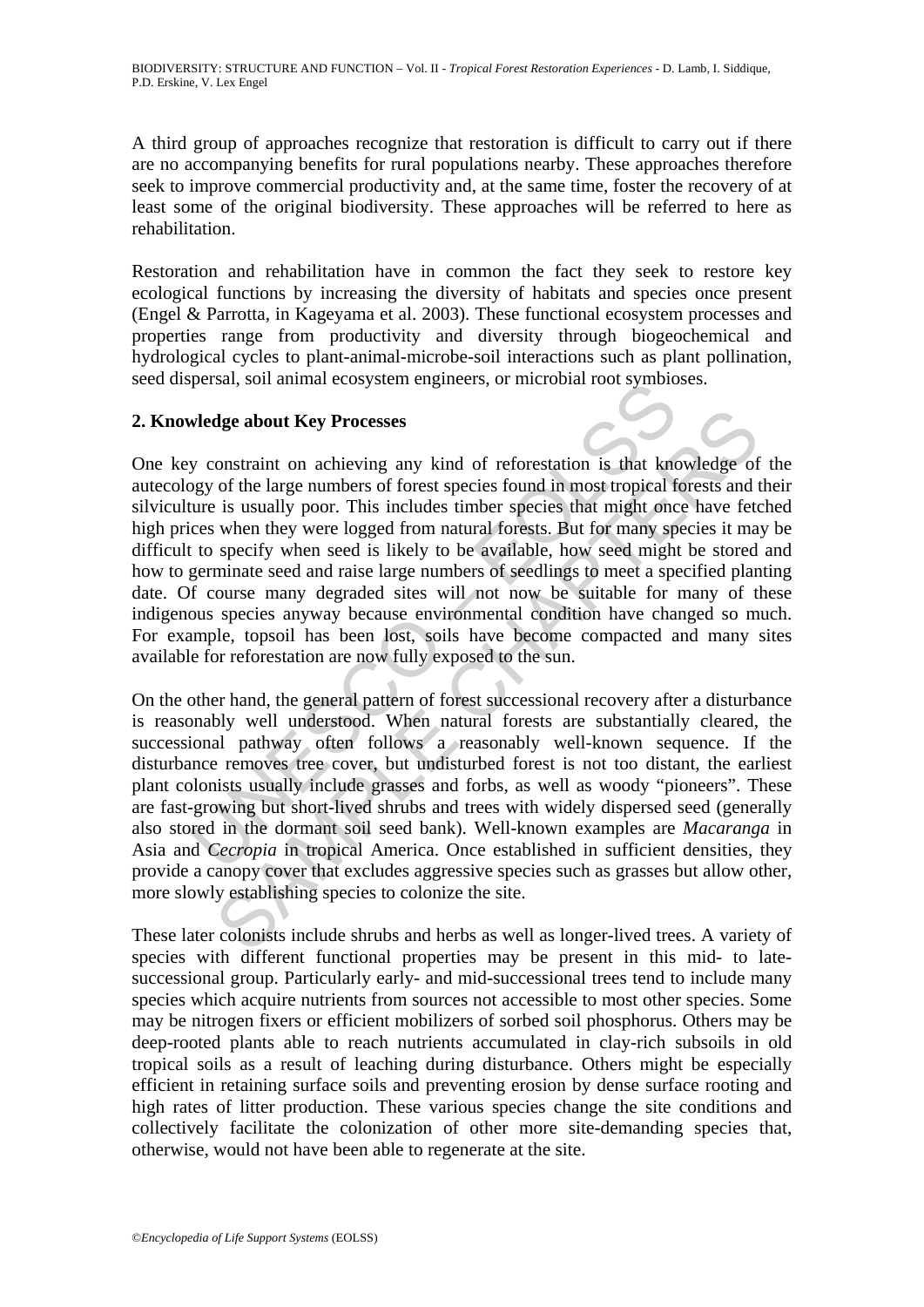These changes in plant species composition and hence in the ecological processes operating within the community also occur in the animal populations. Some species are generalists like the plant pioneers and can tolerate the exposed conditions prevalent after a disturbance has removed the tree canopy cover. Some generalist birds, for example, may help bring plant seed into the new site through their droppings. However, as the forest height and structural complexity increases over time, additional animal species are able to find unoccupied habitat niches and so colonize the site. These, too, affect ecological processes and functioning because they influence pollination, seed dispersal, as well as herbivory, and may interact with other ecological functions (see Table 1).

| Type of<br>restoration                                                                                                                                                                                                                                                         | <b>Location</b>  | <b>Biodiversity</b><br>gain | Improvement<br>in human well-<br>being | <b>Direct</b><br>treatment costs |
|--------------------------------------------------------------------------------------------------------------------------------------------------------------------------------------------------------------------------------------------------------------------------------|------------------|-----------------------------|----------------------------------------|----------------------------------|
| Passive<br>restoration                                                                                                                                                                                                                                                         | Tanzania         | High                        | Direct benefits                        | Nil                              |
|                                                                                                                                                                                                                                                                                | Puerto Rico      | High                        | Indirect benefits                      | Nil                              |
| Direct<br>seeding                                                                                                                                                                                                                                                              | Australia        | Initially low               | <b>Indirect benefits</b>               | Low                              |
|                                                                                                                                                                                                                                                                                | Laos             | Initially low               | Indirect benefits                      | Low                              |
|                                                                                                                                                                                                                                                                                | Brazil (SE)      | High                        | <b>Indirect benefits</b>               | Moderate                         |
| Monoculture<br>plantations                                                                                                                                                                                                                                                     | Vietnam          | Low                         | Moderate                               | Moderate                         |
|                                                                                                                                                                                                                                                                                | Australia        | Sometimes<br>high           | Moderate-high                          | Moderate                         |
| Under-<br>plantings                                                                                                                                                                                                                                                            | <b>Burma</b>     | Moderate                    | Moderate-high                          | Moderate                         |
|                                                                                                                                                                                                                                                                                | Vietnam          | Moderate                    | Moderate-high                          | Moderate                         |
| Mixed<br>species<br>plantations                                                                                                                                                                                                                                                | Brazil (SE)      | <b>High</b>                 | Moderate                               | High                             |
|                                                                                                                                                                                                                                                                                | Brazil (Central) | High                        | Indirect benefits                      | High                             |
| Table 1. Tropical forest restoration case studies.                                                                                                                                                                                                                             |                  |                             |                                        |                                  |
| A key question arising from this is whether it is necessary to replicate this successiona<br>equence when restoring a forest? Or, is it possible to accelerate the sequence or by-pas<br>ertain stages? While we still do not know the "assembly rules" necessary to restore a |                  |                             |                                        |                                  |

A key question arising from this is whether it is necessary to replicate this successional sequence when restoring a forest? Or, is it possible to accelerate the sequence or by-pass certain stages? While we still do not know the "assembly rules" necessary to restore a tropical forest, experience emerging from many field trials suggests it is not necessary to exactly simulate natural successions in order to restore degraded sites. Rather, some stages such as the pioneer dominated stage can be leap-frogged and many species normally found in later successional stages can often be introduced earlier. Thus, it is possible to optimize and accelerate restoration, for instance by utilizing functional complementarities between cover crops, shrubs and trees (Buckles et al. 1998). Exactly how such a process is managed depends on the objective of reforestation.

# **3. Using differing approaches under different circumstances**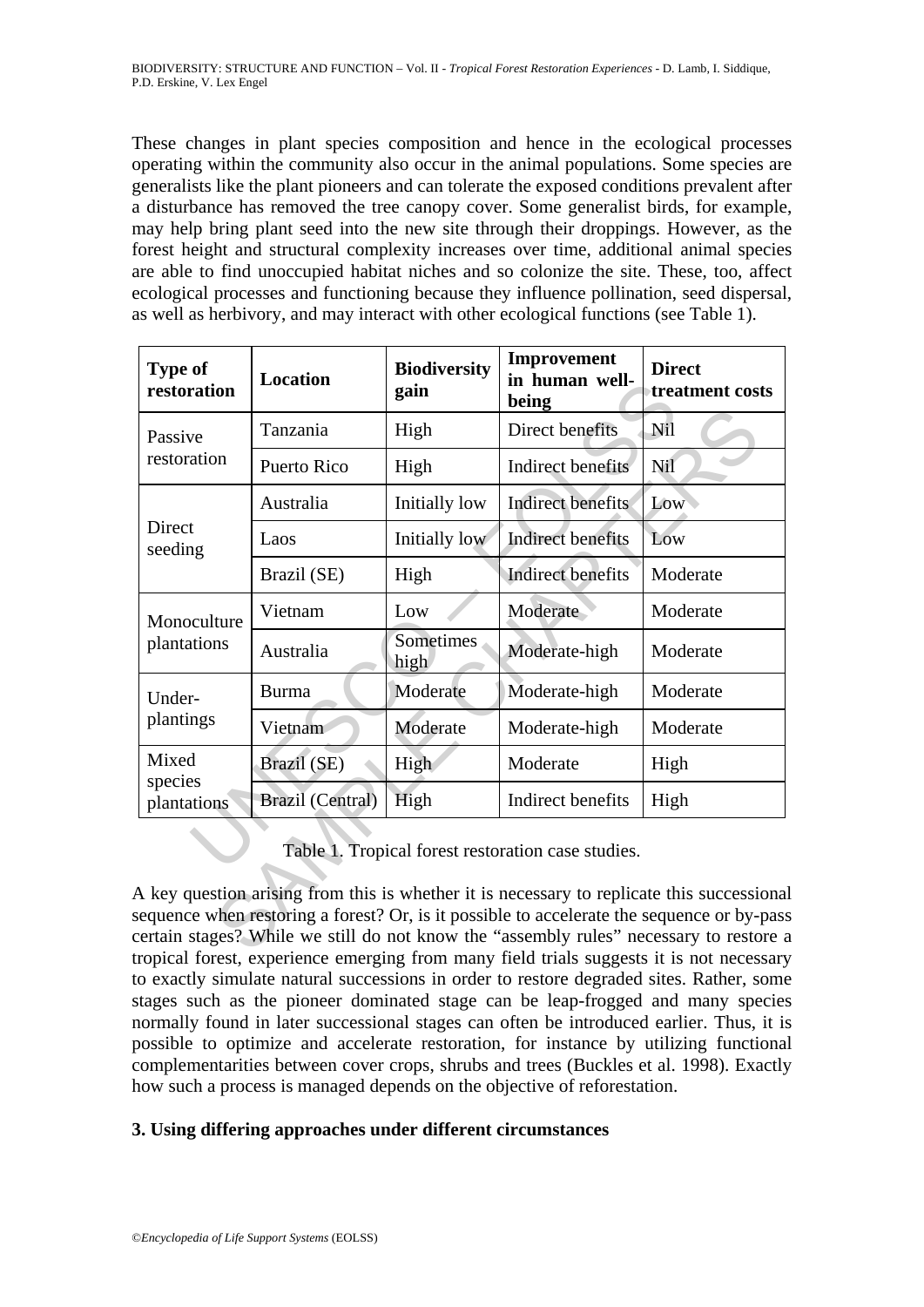Different managers will always have different objectives but the most appropriate approach to use to overcome degradation at a particular site will necessarily depend on ecological, economic and social factors. Ecological factors such as the extent of degradation and the amount of forest remaining nearby will determine whether or not the forest will recover relatively quickly without further intervention. The conservation status of species in the area might also determine what type of reforestation is needed to ensure these species are able to persist. However, the type of intervention will also depend on economic factors. For example, economic factors will determine the extent of funds and other resources available to overcome degradation.

Exercision of creamination of whener they must react<br>these of food production or the production of market goods such<br>e, a human population may be forced to begin harvesting firewood<br>resource from a regenerating forest if t human population may be forced to begin harvesting firewood or some cource from a regenerating forest if the opportunity cost of not doing<br>oo high. Economic issues will also determine whether degradation can<br>in single larg These factors will also determine whether landowners can take a long-term view and undertake restoration or rehabilitation or whether they must react to short-term imperatives of food production or the production of market goods such as timber. For example, a human population may be forced to begin harvesting firewood or some other valued resource from a regenerating forest if the opportunity cost of not doing so becomes too high. Economic issues will also determine whether degradation can be dealt with in single large scale operations or in many small-scale operations spread over a number of years. Among the social factors influencing the way in which degradation is addressed, perhaps the key one is whether land users have full land tenure or not. In most circumstances it is difficult for any form of reforestation to take place if the local stakeholders have no secure land access.

# **4. Case Studies**

Despite the uncertainties about methodologies and the great differences in objectives, there are a number of examples where degraded lands have been restored in various ways. Some of these are outlined in the case studies below. These case studies (see Table 1 and below) vary from largely passive operations where there was minimal intervention to more expensive and detailed programs where the successional development was much more directed. What makes these case studies especially interesting is that they reflect the outcome of the interaction between ecological and socio-economic systems.

# **4.1. Tanzania: natural regeneration following a land use policy change**

The open woodlands in the Shinyangan region of Tanzania cover a large area and are heavily used by traditional agro-pastoralists. The population of the area is relatively high (42 persons per  $km^2$ ). The region has a rainfall of 600-800 mm but is subject to frequent droughts. In pre-colonial times families and clans developed a system of controlled grazing and enclosures to keep fodder available for their animals during drier periods. These management systems depended on rules maintained by guards and community assemblies. This meant that pasture was preserved and there was a significant pool of biodiversity contained in the woodlands distributed across the landscape. These woodlands contained many resources used by rural communities such as foods and medicinal plants.

This system was changed during the colonial period and in the early years of independence. In the 1920s many woodlands were cleared to eradicate tsetse fly and, later, to establish cash crops such as cotton, tobacco and rice. This accelerated soil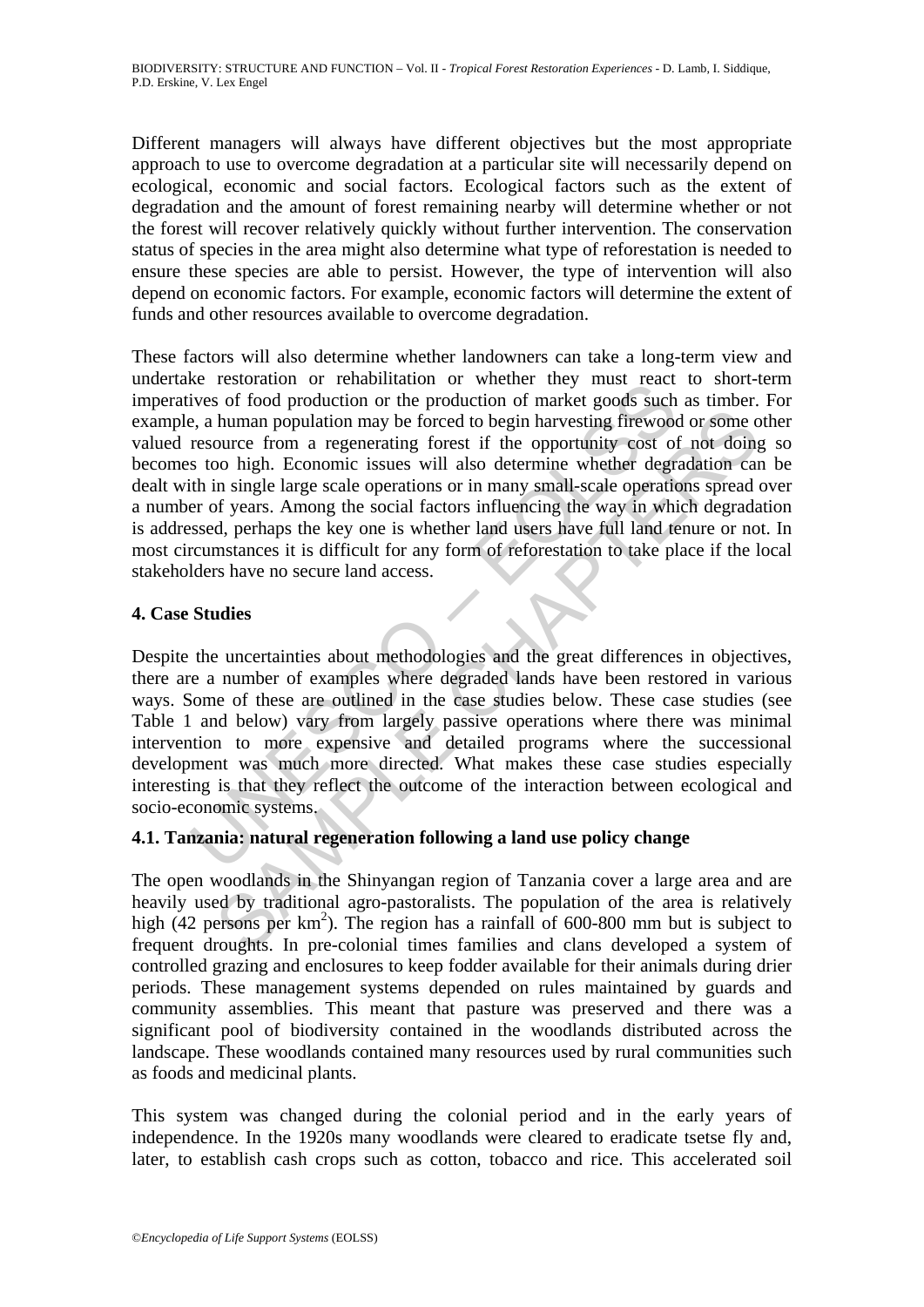erosion and reduced land available to families and clans for grazing. Following the end of the colonial period new government policy changes led to the grouping of communities into villages to make it easier to provide social services to people. However this caused a breakdown of the traditional management systems leading to overgrazing, especially in the vicinity of the new villages. Increased populations also led to greater demands for timber and other forest products such as fruits, nuts and berries which caused over-harvesting in the remaining woodlands that were no longer subject to traditional harvesting regulations.

A policy reversal took place in the 1980s leading to a break up of the government village system and the re-establishment of the traditional management approaches including the recreation of the system of enclosures. This fostered a massive increase in natural regeneration of woody plants. In 1986 there were 600 ha in exclosures but by 2002 there were 250 000 ha. Traditional community management systems are being redeveloped and supported by government agencies. The government has also begun granting more permanent forms of land tenure.

give terestation of the system of the system of the system of the system of the system of the system of the system of the system and supported and supported by government agencies. The government I g more permanent forms o were 250 000 ha. Traditional community management systems are bd and supported by government agencies. The government has also be ore permanent forms of land tenure.<br>
sible to know if all the former species have regenerate It is impossible to know if all the former species have regenerated at the degraded sites. However, there is no doubt that significant reforestation has taken place, new habitats have been created and that biological diversity has increased. For example, some surveys have found up to 23 tree species in an area of only 0.5 ha. What is clear is that the forest regeneration has produced significant benefits for the human populations. Productive pastures are being re-established and the tree regeneration is helping to reduce erosion as well as provide new resources such as forage and browse for livestock, foods, medicines and timber.

**Lessons**: Even degraded lands can sometimes retain considerable amounts of biodiversity. Under the right conditions, this can regenerate and allow ecosystem recovery. Restoration was accomplished by a change in government policy and did not require large financial investments. The policy change included allowing land ownership to return to traditional owners and the restoration of tradition management practices.

**Source**: Barrow, E. and W. Mlenge. 2003. Trees as key to pastoralist risk management in semi-arid landscapes in Shinyanga, Tanzania and Turkana, Kenya. Presented at International Conference on Rural Livelihoods, Forest and Biodiversity. Bonn, Germany. Center for International Forest Research.

# **4.2. Puerto Rico: natural regeneration after a demographic change**

At the commencement of the twentieth century more than 90% of the land area of Puerto Rico had been cleared for agriculture (crops such as sugar cane and coffee as well as pastures) and natural forest was restricted to smaller areas mostly on the steeper mountain areas. After 1940 the population shifted from the country to the cities as agriculture became less profitable. Many former farms were abandoned and have now been occupied by secondary forest. Soil fertility had not been lost during farming and, in the absence of fire, natural forest regeneration has been relatively rapid. This has largely developed from new colonists reaching the site rather than from species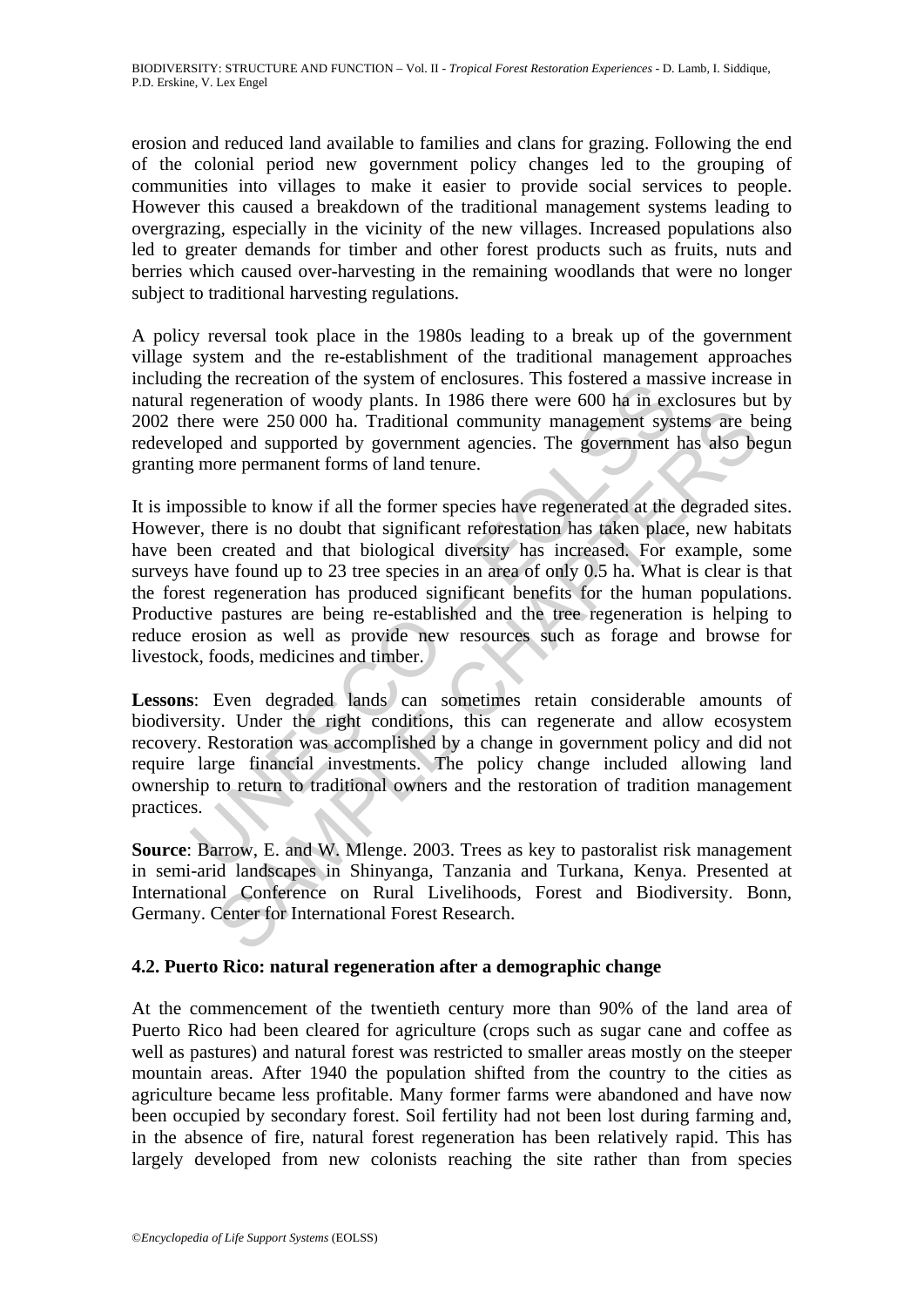persisting at the site (e.g. in soil seed banks) during farming. A relatively small group of species commonly formed the initial cover of woody plants at recently abandoned farms. All were species that produced large numbers of seed and were easily dispersed by wind or animals such as birds or bats. Once established, their presence created new habitats and facilitated the colonization of a much wider range of other species. After 35 to 40 years the tree density, basal area and species richness in the regenerating forest was similar to that in older (>80 years) forests thought to be representative of the original forests on the island.

In a 200 III plot in 35-4-0 year legiow and a similar intuner in<br>the cert, the composition of these regrowth areas was quite different<br>and many exotic species were present amongst the colonists. If means the development of Thus the average basal area in 35 to 40 year old sites was 30  $m<sup>2</sup>$  per ha in comparison to 39  $m<sup>2</sup>$  per ha in the oldest forests. There were 23 species of woody species (with DBH  $>5$ cm) in a 200 m<sup>2</sup> plot in 35-40 year regrowth and a similar number in the older sites. However, the composition of these regrowth areas was quite different to the older forests and many exotic species were present amongst the colonists. If managers wished to foster the development of a forest containing more native species representative of mature successional stages then some kind of enrichment planting would be necessary. These species are present across the landscape but their slow rates of dispersal are limiting the extent to which they are represented in the new secondary forests.

many exotic species were present amongst the colonists. If managers wise development of a forest containing more native species representatives in eduction at stage then some kind of enrichment planting involtable necessio **Lessons**: Recovery of these forests took place because of demographic changes and not because of deliberate technical interventions. This case study demonstrates that the recovery of forest structure can be rapid if soil fertility is maintained and if intact forest remains nearby. The rate at which the original species diversity recovers, however, may be slow since most of the new colonists are the most easily dispersed species. These are only a sub-set of the island flora.

**Source**: Aide, T.M., Zimmerman, J.K., Pascarella, J.B.,Rivera, L. and Marcano-Vega H. 2000. Forest regeneration in a chronosequence of tropical abandoned pastures: implications for restoration ecology. Restoration Ecology 8:328

# **4.3. Australia: direct seeding of rainforest species in the Wet Tropics**

When most of the rainforest areas in north Queensland of Australia were declared the Wet Tropics World Heritage Area a number of programs were developed to recreate some of the rainforest systems which had been lost. The "Maximum Diversity Method" (Goosem and Tucker 1995) was the main technique used to restore rainforests in the region and this method required extensive site preparation, dense plantings of up to 80 local rainforest species and site management (weeding and the replacement of any dead seedlings) for three years. This intensive method was relatively successful at recreating diverse forest systems but total costs were around US\$20 000 per hectare. Alternatives, such as direct seeding of rainforest species, were seldom used because adequate methods had not been established.

For this reason an experimental system that included a range of species with different seed sizes and successional status, sowing methods, planting times and degrees of site maintenance was trialed across an altitudinal gradient. These trials showed the percentage of seedlings established from a given amount of seed could be low but that direct seeding was possible under certain circumstances. These are when it is carried out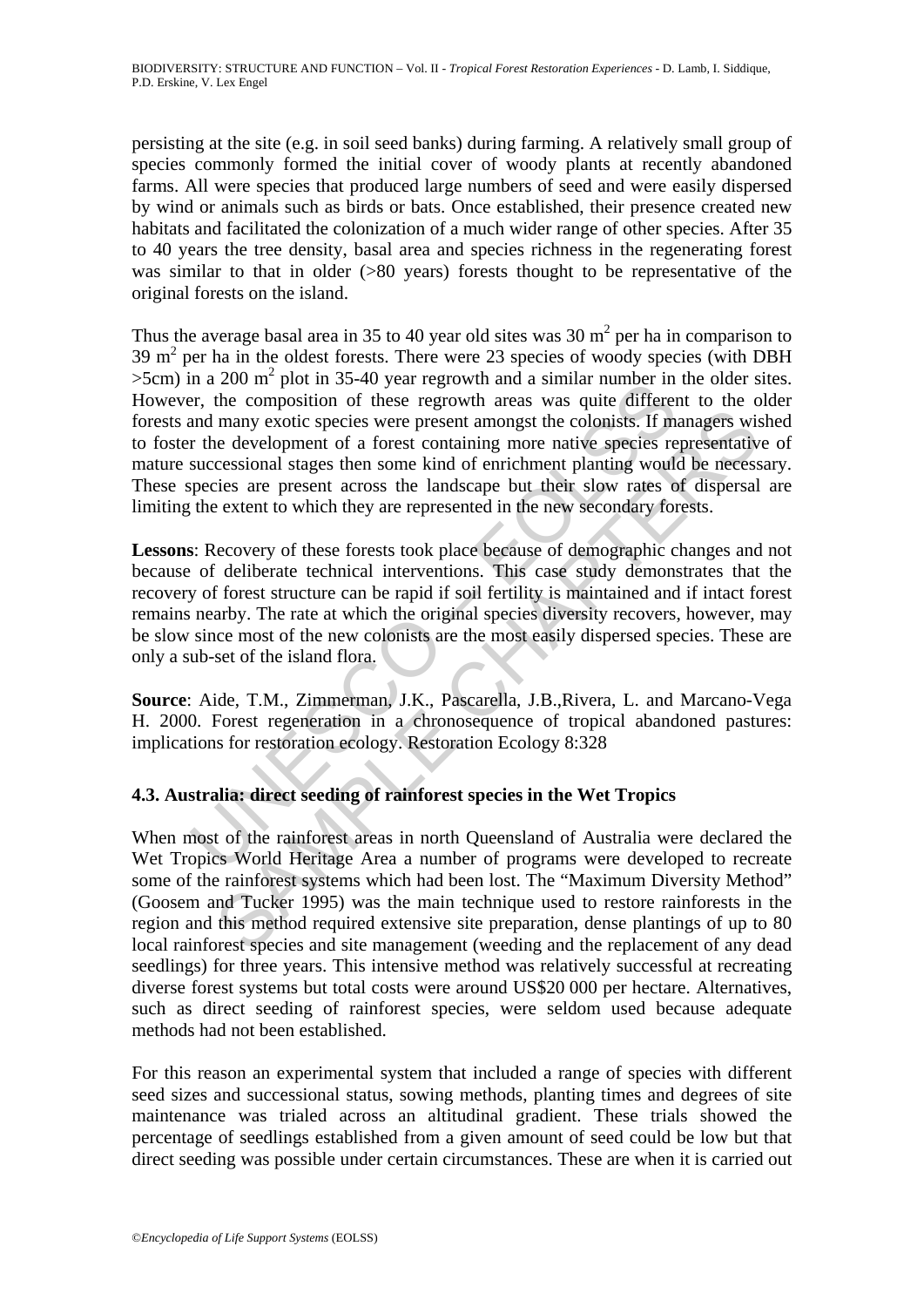at higher altitudes (>800 m a.s.l.) where competition with weeds (particularly grasses) is low compared with that experienced at lower elevations, and where there are species with seed that is abundant and easily stored. Sowing should be conducted in either the early or mid-wet season after weeds have been eradicated by herbicides when there is adequate rainfall following sowing.

Under these circumstances, large seeded species (e.g. *Aleurites rockinghamensis* and *Castanospermum australe*) that have adequate seed reserves germinate and establish quickly, especially if seeds are buried rather than broadcast sown. In fact all species established best when seeds were buried and had sufficient contact with soil layers. Seed broadcast to undisturbed soil surfaces resulted in significantly poorer establishment rates of seedlings than treatments involving seed burial. Following a similar cost structure to that of organizations conducting rainforest restoration using seedlings it is estimated that it would cost around US\$5000 per hectare to conduct direct seeding successfully in the Wet Tropics of Australia.

ment taxes of securings unan tradinities involving sectoural<br>cost structure to that of organizations conducting raincrease respective<br>is it is estimated that it would cost around US\$5000 per hectare to<br>successfully in the is estimated that it would cost around US\$5000 per hectare to conduct decessfully in the Wet Tropics of Australia.<br>
It is possible to utilize direct seeding to restore forest habitats but<br>
so mly appropriate under cretain **Lessons**: It is possible to utilize direct seeding to restore forest habitats but the technique is only appropriate under certain prescribed conditions. The approach requires large numbers of seed and best results are usually found when large seeded species are sown into weed-free conditions and placed in intimate contact with the soil. Considerable local testing is probably required to utilize the technique more widely.

**Source**: Doust, S. (2005) Seed and Seedling Ecology in the Early Stages of Rainforest Restoration. PhD Thesis, The University of Queensland, Brisbane, Australia.

# TO ACCESS ALL THE **21 PAGES** OF THIS CHAPTER, Visit: http://www.eolss.net/Eolss-sampleAllChapter.aspx

#### **Bibliography**

- - -

Aide, T.M. (editor) (2000). Tropical Forest Restoration. *Restoration Ecology* Special Issue 8:327-424. [Original papers cover ecological processes of recovery, including seed source limitations, dispersal barriers, facilitation of establishment and carbon sequestration]

Buckles, D., Etèka A., Osiname O., Galiba M., and Galiano N., eds. (1998). Cover crops in West Africa: Contributing to Sustainable Agriculture. International Development Research Centre (IDRC) / International Institute of Tropical Agriculture (IITA) / Sasakawa Global 2000, Ottawa, Canada. FULLTEXT ONLINE: http://www.idrc.ca/en/ev-9393-201-1-DO\_TOPIC.html [This synthesis examines the potential of valuable crops in re-establishing key ecological functions after soil degradation, some of which may assist in initial stages of forest restoration]

Doran J.C. & J.W. Turnbull (1997) Australian trees and shrubs: Species for land rehabilitation and farm planting in the tropics. Australian Centre for International Agricultural Research (ACIAR), *ACIAR Monographs* 24:1-97. FULLTEXT ONLINE: http://www.aciar.gov.au/web.nsf/doc/JFRN-5J473Q [Five chapters cover the ecological origin of woody species in Australia that have been used in or have potential for rehabilitation elsewhere; propagation and planting techniques are provided]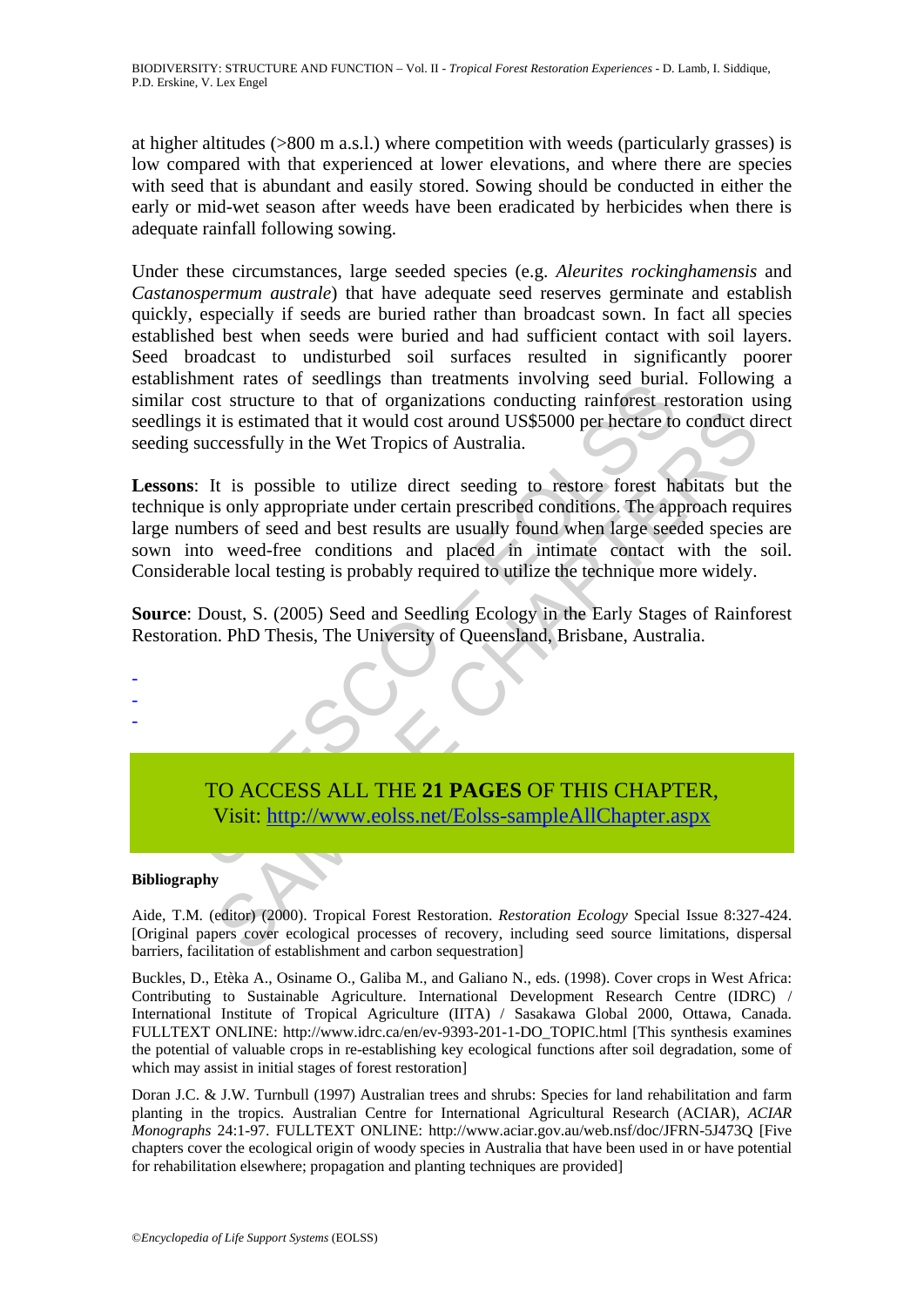Ewel, J. J. (1986) Designing Agricultural Ecosystems for the Humid Tropics. Annual Review of Ecology and Systematics 17:245-271. [A review of the ecological role of fallows inform a systematic approach to functionally diverse land use systems with potential for in situ biodiversity restoration]

Goosem S. and Tucker N. (1995) 'Repairing the rainforest.' The Wet Tropics Management Authority, Cairns, Australia. [The theory and practice of rainforest re-establishment in the wet tropics of north Queensland, Australia. Provides guidance on the appropriate species selection and methods to use under different conditions and landscapes in the wet tropics region.]

Holl, K.D. (2002) Tropical moist forest. In 'Handbook of ecological restoration'. (Eds MR Perrow and AJ Davy) pp. 539-558. Cambridge University Press: Cambridge. [Rationale and limitations to tropical moist forest restoration with examples primarily from Latin America. Summarizes strategies for accelerating recovery under different environmental conditions.]

Kageyama P.Y., de Oliveira R.E., Duarte de Moraes L.F., Engel V.L., and Gandara F.B., (editors) (2003). Restauração Ecológica de Ecossistemas Naturais. Fundação de Estudos e Pesquisas Agrícolas e Florestais (FEPAF), Botucatu, SP, Brazil. [After a detailed elaboration of ecological restoration versus other approaches to recovery the chapters cover fundamental and applied ecological, as well as spatial, economic and social aspects in Brazil within the global context]

Lamb D. and Gilmour D. (2003) Rehabilitation and restoration of degraded forests. IUCN, Gland, Switzerland and Cambridge, UK and WWF, Glad Switzerland. 110 pp. [Reviews reasons for forest degradation and where and when to intervene, including overall approaches at site and landscape levels.]

(a) Ecologica de Ecososistemas Naturas. Fundação de Estudos e Pesquisas Agr<br>
5. Botucatu, SP, Brazil. [After a detailed elaboration of cological restorates to recovery the chapters cover fundamental and applied ecological, Schwartzman S. (1992). Land distribution and the social costs of frontier development in Brazil: social and historial context of extractive reserves. *Advances in Economic Botany*, Vol. 9: Non-timber products from tropical forests: evaluation of a conservation and development strategy (eds. D.C. Nepstad and S. Schwartzman, 51-66. New York: New York Botanical Gardens. [This chapter provides a socio-economic analysis of multiple-use forest management versus forest clearing for other uses, incorporating commonly externalized factors]

Shand H. (1997). Forests. In Part II: Biodiversity for Food and Agriculture. Pages 53-65 in Human Nature: Agricultural Biodiversity and Farm-Based Food Security. Rural Advancement Foundation International (RAFI), Ottawa, Canada. FULLTEXT ONLINE: http://www.etcgroup.org/documents/other\_human.pdf [This chapter compiles a global overview of the state of forest resources, genetic diversity and implications for livelihoods]

#### **Biographical Sketches**

or coovery the chapters cover fundamental and applied ecological, as well as sp<br>social aspects in Brazil within the global context]<br>social aspects in Brazil within the global context<br>d Gimuar D. (2003) Rehabilitation and r **David Lamb BForSc, PhD** has extensive experience in tropical and subtropical forest biology, restoration ecology and conservation biology. He is an Associate Professor in the School of Integrative Biology at the University of Queensland and leader of the Tropical Forestry Group within UQ. Over the last 30 years David has worked in forestry and tropical forest restoration in Papua New Guinea, the Solomon Islands, Australia and Vietnam. He is Coordinator of the Working Group on Restoration of Degraded Sites for the International Union of Forest Research Organizations (IUFRO) and Leader of the Ecological Restoration Group for the International Union for the Conservation of Nature (IUCN).

**Ilyas Siddique BSc (Hons)** started his ecological restoration work in tropical forests in 1998 on participatory research and planning of natural resource management in Peruvian Amazonia with the Indigenous and Farmers' Agroforestry Coordinating Body of Peru.

He graduated with a BSc (Hons) in Tropical Environmental Science from the University of Aberdeen (Scotland) in 2001, from where he coordinated a research expedition to the Institute of Fundamental Studies in Sri Lanka on soil chemical fertility restoration in eroded tea lands by multi-species forest gardens. After two years of assisting teaching in biology, environmental science and soil science at the University of Aberdeen, he took on a PhD Scholarship from the University of Queensland (Australia) in 2003.

On an internship with the Woods Hole Research Center (Massachusetts) and under supervision of its Brazilian collaborating research institutions, Ilyas carried out fieldwork on woody plant responses to nutritional limitations in degraded pastures in eastern Amazonia. He completed the overseas component of his PhD at São Paulo State University on tree nutritional responses in mixed plantings of functionally